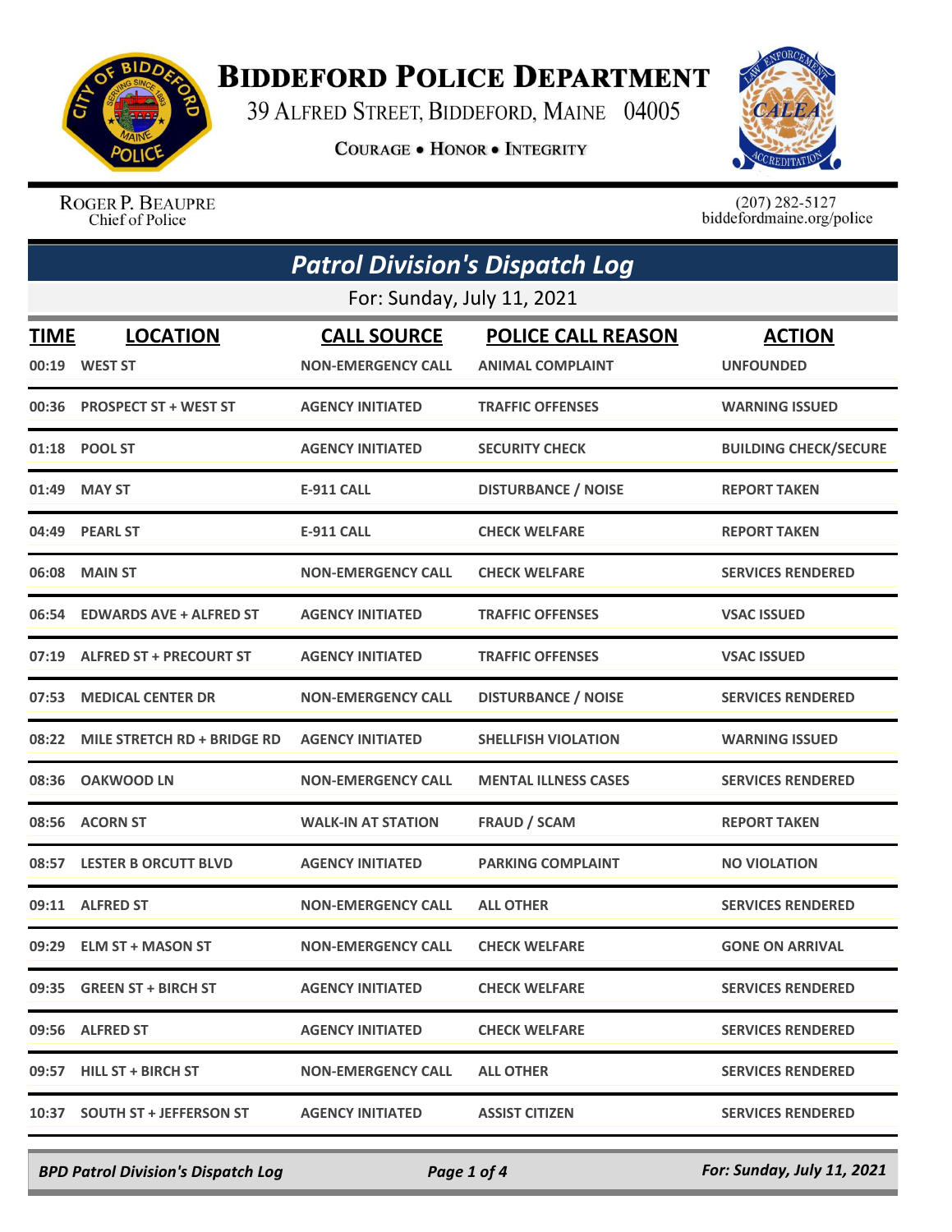| WEST ST + WESTWOOD DR<br>10:41<br><b>AGENCY INITIATED</b><br><b>SERVICES RENDERED</b><br><b>COMMUNITY ENGAGEMENT</b><br><b>LEDGEMERE DR</b><br><b>AGENCY INITIATED</b><br><b>ANIMAL COMPLAINT</b><br><b>SUMMONS ISSUED</b><br>10:43<br>OFFENDER: PHUNG N THACH  AGE: 43  RESIDENT OF: BIDDEFORD, ME<br>CHARGE: ALLOWING DOG TO BE AT LARGE (2 charges)<br>CHARGE: KEEPING UNLICENSED DOG (2 charges)<br><b>FORTUNES ROCKS RD</b><br><b>AGENCY INITIATED</b><br><b>COMMUNITY ENGAGEMENT</b><br>11:14<br><b>NO VIOLATION</b><br><b>BEACH HOUSE LN</b><br><b>AGENCY INITIATED</b><br><b>COMMUNITY ENGAGEMENT</b><br>11:28<br><b>NO VIOLATION</b><br>ALFRED ST + BIDDEFORD GATEW NON-EMERGENCY CALL<br>11:29<br><b>ANIMAL COMPLAINT</b><br><b>GONE ON ARRIVAL</b><br><b>FORTUNES ROCKS RD</b><br><b>NON-EMERGENCY CALL</b><br><b>JUVENILE OFFENSES</b><br>12:40<br><b>UNFOUNDED</b><br><b>MAY ST</b><br><b>NON-EMERGENCY CALL</b><br><b>CIVIL COMPLAINT</b><br><b>SERVICES RENDERED</b><br>12:56<br>13:11 MAY ST<br><b>AGENCY INITIATED</b><br><b>COMMUNITY ENGAGEMENT</b><br><b>SERVICES RENDERED</b><br>13:17 WINTER ST<br><b>AGENCY INITIATED</b><br><b>ANIMAL COMPLAINT</b><br><b>SERVICES RENDERED</b><br><b>WASHINGTON ST</b><br><b>NON-EMERGENCY CALL</b><br><b>DRINKING IN PUBLIC</b><br><b>NO VIOLATION</b><br>13:23<br><b>HEALTHCARE DR</b><br><b>NON-EMERGENCY CALL</b><br><b>ALARM - POLICE</b><br>13:33<br>14:03 ELM ST<br><b>AGENCY INITIATED</b><br><b>SERVICES RENDERED</b><br><b>OUT FOR FOLLOW UP</b><br>14:04 MAIN ST<br><b>COMMUNITY ENGAGEMENT</b><br><b>AGENCY INITIATED</b><br><b>NO VIOLATION</b><br>14:16 ALFRED ST<br><b>AGENCY INITIATED</b><br><b>SUSPICION</b><br><b>SULLIVAN ST + WATER ST</b><br><b>NON-EMERGENCY CALL</b><br><b>PARKING COMPLAINT</b><br>14:17<br><b>PARKING TICKET ISSUED</b><br>14:31 ALFRED ST<br><b>NON-EMERGENCY CALL</b><br><b>BOLO</b><br><b>NO ACTION REQUIRED</b><br><b>14:36 RIVER RD</b><br>911 MISUSE<br><b>E-911 CALL</b><br><b>NEGATIVE CONTACT</b><br>14:41 ALFRED ST<br><b>AGENCY INITIATED</b><br><b>TRAFFIC OFFENSES</b><br><b>WARNING ISSUED</b><br>14:43 BARRA RD<br><b>NON-EMERGENCY CALL</b><br><b>ALARM - POLICE</b><br><b>14:52 FORTUNES ROCKS RD</b><br><b>AGENCY INITIATED</b><br><b>COMMUNITY ENGAGEMENT</b><br><b>NO VIOLATION</b><br><b>15:05 BEACH HOUSE LN</b><br><b>AGENCY INITIATED</b><br><b>COMMUNITY ENGAGEMENT</b><br><b>NO VIOLATION</b><br><b>15:59 GREENFIELD LN</b><br><b>E-911 CALL</b><br>911 MISUSE<br><b>SERVICES RENDERED</b><br>16:07 SOUTH ST<br><b>AGENCY INITIATED</b><br><b>PAPERWORK</b><br><b>NEGATIVE CONTACT</b><br>16:07 MAINE TPKE<br><b>NON-EMERGENCY CALL</b><br><b>BOLO</b><br><b>NEGATIVE CONTACT</b> | <b>TIME</b> | <b>LOCATION</b> | <b>CALL SOURCE</b> | <b>POLICE CALL REASON</b> | <b>ACTION</b>                |
|----------------------------------------------------------------------------------------------------------------------------------------------------------------------------------------------------------------------------------------------------------------------------------------------------------------------------------------------------------------------------------------------------------------------------------------------------------------------------------------------------------------------------------------------------------------------------------------------------------------------------------------------------------------------------------------------------------------------------------------------------------------------------------------------------------------------------------------------------------------------------------------------------------------------------------------------------------------------------------------------------------------------------------------------------------------------------------------------------------------------------------------------------------------------------------------------------------------------------------------------------------------------------------------------------------------------------------------------------------------------------------------------------------------------------------------------------------------------------------------------------------------------------------------------------------------------------------------------------------------------------------------------------------------------------------------------------------------------------------------------------------------------------------------------------------------------------------------------------------------------------------------------------------------------------------------------------------------------------------------------------------------------------------------------------------------------------------------------------------------------------------------------------------------------------------------------------------------------------------------------------------------------------------------------------------------------------------------------------------------------------------------------------------------------------------------------------------------------------------------------------------------------------------------------------------------------------------------------------------------------------------------------------------------------------------------------------------------|-------------|-----------------|--------------------|---------------------------|------------------------------|
|                                                                                                                                                                                                                                                                                                                                                                                                                                                                                                                                                                                                                                                                                                                                                                                                                                                                                                                                                                                                                                                                                                                                                                                                                                                                                                                                                                                                                                                                                                                                                                                                                                                                                                                                                                                                                                                                                                                                                                                                                                                                                                                                                                                                                                                                                                                                                                                                                                                                                                                                                                                                                                                                                                                |             |                 |                    |                           |                              |
|                                                                                                                                                                                                                                                                                                                                                                                                                                                                                                                                                                                                                                                                                                                                                                                                                                                                                                                                                                                                                                                                                                                                                                                                                                                                                                                                                                                                                                                                                                                                                                                                                                                                                                                                                                                                                                                                                                                                                                                                                                                                                                                                                                                                                                                                                                                                                                                                                                                                                                                                                                                                                                                                                                                |             |                 |                    |                           |                              |
|                                                                                                                                                                                                                                                                                                                                                                                                                                                                                                                                                                                                                                                                                                                                                                                                                                                                                                                                                                                                                                                                                                                                                                                                                                                                                                                                                                                                                                                                                                                                                                                                                                                                                                                                                                                                                                                                                                                                                                                                                                                                                                                                                                                                                                                                                                                                                                                                                                                                                                                                                                                                                                                                                                                |             |                 |                    |                           |                              |
|                                                                                                                                                                                                                                                                                                                                                                                                                                                                                                                                                                                                                                                                                                                                                                                                                                                                                                                                                                                                                                                                                                                                                                                                                                                                                                                                                                                                                                                                                                                                                                                                                                                                                                                                                                                                                                                                                                                                                                                                                                                                                                                                                                                                                                                                                                                                                                                                                                                                                                                                                                                                                                                                                                                |             |                 |                    |                           |                              |
|                                                                                                                                                                                                                                                                                                                                                                                                                                                                                                                                                                                                                                                                                                                                                                                                                                                                                                                                                                                                                                                                                                                                                                                                                                                                                                                                                                                                                                                                                                                                                                                                                                                                                                                                                                                                                                                                                                                                                                                                                                                                                                                                                                                                                                                                                                                                                                                                                                                                                                                                                                                                                                                                                                                |             |                 |                    |                           |                              |
|                                                                                                                                                                                                                                                                                                                                                                                                                                                                                                                                                                                                                                                                                                                                                                                                                                                                                                                                                                                                                                                                                                                                                                                                                                                                                                                                                                                                                                                                                                                                                                                                                                                                                                                                                                                                                                                                                                                                                                                                                                                                                                                                                                                                                                                                                                                                                                                                                                                                                                                                                                                                                                                                                                                |             |                 |                    |                           |                              |
|                                                                                                                                                                                                                                                                                                                                                                                                                                                                                                                                                                                                                                                                                                                                                                                                                                                                                                                                                                                                                                                                                                                                                                                                                                                                                                                                                                                                                                                                                                                                                                                                                                                                                                                                                                                                                                                                                                                                                                                                                                                                                                                                                                                                                                                                                                                                                                                                                                                                                                                                                                                                                                                                                                                |             |                 |                    |                           |                              |
|                                                                                                                                                                                                                                                                                                                                                                                                                                                                                                                                                                                                                                                                                                                                                                                                                                                                                                                                                                                                                                                                                                                                                                                                                                                                                                                                                                                                                                                                                                                                                                                                                                                                                                                                                                                                                                                                                                                                                                                                                                                                                                                                                                                                                                                                                                                                                                                                                                                                                                                                                                                                                                                                                                                |             |                 |                    |                           |                              |
|                                                                                                                                                                                                                                                                                                                                                                                                                                                                                                                                                                                                                                                                                                                                                                                                                                                                                                                                                                                                                                                                                                                                                                                                                                                                                                                                                                                                                                                                                                                                                                                                                                                                                                                                                                                                                                                                                                                                                                                                                                                                                                                                                                                                                                                                                                                                                                                                                                                                                                                                                                                                                                                                                                                |             |                 |                    |                           |                              |
|                                                                                                                                                                                                                                                                                                                                                                                                                                                                                                                                                                                                                                                                                                                                                                                                                                                                                                                                                                                                                                                                                                                                                                                                                                                                                                                                                                                                                                                                                                                                                                                                                                                                                                                                                                                                                                                                                                                                                                                                                                                                                                                                                                                                                                                                                                                                                                                                                                                                                                                                                                                                                                                                                                                |             |                 |                    |                           |                              |
|                                                                                                                                                                                                                                                                                                                                                                                                                                                                                                                                                                                                                                                                                                                                                                                                                                                                                                                                                                                                                                                                                                                                                                                                                                                                                                                                                                                                                                                                                                                                                                                                                                                                                                                                                                                                                                                                                                                                                                                                                                                                                                                                                                                                                                                                                                                                                                                                                                                                                                                                                                                                                                                                                                                |             |                 |                    |                           |                              |
|                                                                                                                                                                                                                                                                                                                                                                                                                                                                                                                                                                                                                                                                                                                                                                                                                                                                                                                                                                                                                                                                                                                                                                                                                                                                                                                                                                                                                                                                                                                                                                                                                                                                                                                                                                                                                                                                                                                                                                                                                                                                                                                                                                                                                                                                                                                                                                                                                                                                                                                                                                                                                                                                                                                |             |                 |                    |                           |                              |
|                                                                                                                                                                                                                                                                                                                                                                                                                                                                                                                                                                                                                                                                                                                                                                                                                                                                                                                                                                                                                                                                                                                                                                                                                                                                                                                                                                                                                                                                                                                                                                                                                                                                                                                                                                                                                                                                                                                                                                                                                                                                                                                                                                                                                                                                                                                                                                                                                                                                                                                                                                                                                                                                                                                |             |                 |                    |                           | <b>BUILDING CHECK/SECURE</b> |
|                                                                                                                                                                                                                                                                                                                                                                                                                                                                                                                                                                                                                                                                                                                                                                                                                                                                                                                                                                                                                                                                                                                                                                                                                                                                                                                                                                                                                                                                                                                                                                                                                                                                                                                                                                                                                                                                                                                                                                                                                                                                                                                                                                                                                                                                                                                                                                                                                                                                                                                                                                                                                                                                                                                |             |                 |                    |                           |                              |
|                                                                                                                                                                                                                                                                                                                                                                                                                                                                                                                                                                                                                                                                                                                                                                                                                                                                                                                                                                                                                                                                                                                                                                                                                                                                                                                                                                                                                                                                                                                                                                                                                                                                                                                                                                                                                                                                                                                                                                                                                                                                                                                                                                                                                                                                                                                                                                                                                                                                                                                                                                                                                                                                                                                |             |                 |                    |                           |                              |
|                                                                                                                                                                                                                                                                                                                                                                                                                                                                                                                                                                                                                                                                                                                                                                                                                                                                                                                                                                                                                                                                                                                                                                                                                                                                                                                                                                                                                                                                                                                                                                                                                                                                                                                                                                                                                                                                                                                                                                                                                                                                                                                                                                                                                                                                                                                                                                                                                                                                                                                                                                                                                                                                                                                |             |                 |                    |                           | <b>REFERRED OTHER AGENCY</b> |
|                                                                                                                                                                                                                                                                                                                                                                                                                                                                                                                                                                                                                                                                                                                                                                                                                                                                                                                                                                                                                                                                                                                                                                                                                                                                                                                                                                                                                                                                                                                                                                                                                                                                                                                                                                                                                                                                                                                                                                                                                                                                                                                                                                                                                                                                                                                                                                                                                                                                                                                                                                                                                                                                                                                |             |                 |                    |                           |                              |
|                                                                                                                                                                                                                                                                                                                                                                                                                                                                                                                                                                                                                                                                                                                                                                                                                                                                                                                                                                                                                                                                                                                                                                                                                                                                                                                                                                                                                                                                                                                                                                                                                                                                                                                                                                                                                                                                                                                                                                                                                                                                                                                                                                                                                                                                                                                                                                                                                                                                                                                                                                                                                                                                                                                |             |                 |                    |                           |                              |
|                                                                                                                                                                                                                                                                                                                                                                                                                                                                                                                                                                                                                                                                                                                                                                                                                                                                                                                                                                                                                                                                                                                                                                                                                                                                                                                                                                                                                                                                                                                                                                                                                                                                                                                                                                                                                                                                                                                                                                                                                                                                                                                                                                                                                                                                                                                                                                                                                                                                                                                                                                                                                                                                                                                |             |                 |                    |                           |                              |
|                                                                                                                                                                                                                                                                                                                                                                                                                                                                                                                                                                                                                                                                                                                                                                                                                                                                                                                                                                                                                                                                                                                                                                                                                                                                                                                                                                                                                                                                                                                                                                                                                                                                                                                                                                                                                                                                                                                                                                                                                                                                                                                                                                                                                                                                                                                                                                                                                                                                                                                                                                                                                                                                                                                |             |                 |                    |                           |                              |
|                                                                                                                                                                                                                                                                                                                                                                                                                                                                                                                                                                                                                                                                                                                                                                                                                                                                                                                                                                                                                                                                                                                                                                                                                                                                                                                                                                                                                                                                                                                                                                                                                                                                                                                                                                                                                                                                                                                                                                                                                                                                                                                                                                                                                                                                                                                                                                                                                                                                                                                                                                                                                                                                                                                |             |                 |                    |                           | <b>BUILDING CHECK/SECURE</b> |
|                                                                                                                                                                                                                                                                                                                                                                                                                                                                                                                                                                                                                                                                                                                                                                                                                                                                                                                                                                                                                                                                                                                                                                                                                                                                                                                                                                                                                                                                                                                                                                                                                                                                                                                                                                                                                                                                                                                                                                                                                                                                                                                                                                                                                                                                                                                                                                                                                                                                                                                                                                                                                                                                                                                |             |                 |                    |                           |                              |
|                                                                                                                                                                                                                                                                                                                                                                                                                                                                                                                                                                                                                                                                                                                                                                                                                                                                                                                                                                                                                                                                                                                                                                                                                                                                                                                                                                                                                                                                                                                                                                                                                                                                                                                                                                                                                                                                                                                                                                                                                                                                                                                                                                                                                                                                                                                                                                                                                                                                                                                                                                                                                                                                                                                |             |                 |                    |                           |                              |
|                                                                                                                                                                                                                                                                                                                                                                                                                                                                                                                                                                                                                                                                                                                                                                                                                                                                                                                                                                                                                                                                                                                                                                                                                                                                                                                                                                                                                                                                                                                                                                                                                                                                                                                                                                                                                                                                                                                                                                                                                                                                                                                                                                                                                                                                                                                                                                                                                                                                                                                                                                                                                                                                                                                |             |                 |                    |                           |                              |
|                                                                                                                                                                                                                                                                                                                                                                                                                                                                                                                                                                                                                                                                                                                                                                                                                                                                                                                                                                                                                                                                                                                                                                                                                                                                                                                                                                                                                                                                                                                                                                                                                                                                                                                                                                                                                                                                                                                                                                                                                                                                                                                                                                                                                                                                                                                                                                                                                                                                                                                                                                                                                                                                                                                |             |                 |                    |                           |                              |
|                                                                                                                                                                                                                                                                                                                                                                                                                                                                                                                                                                                                                                                                                                                                                                                                                                                                                                                                                                                                                                                                                                                                                                                                                                                                                                                                                                                                                                                                                                                                                                                                                                                                                                                                                                                                                                                                                                                                                                                                                                                                                                                                                                                                                                                                                                                                                                                                                                                                                                                                                                                                                                                                                                                |             |                 |                    |                           |                              |

*BPD Patrol Division's Dispatch Log Page 2 of 4 For: Sunday, July 11, 2021*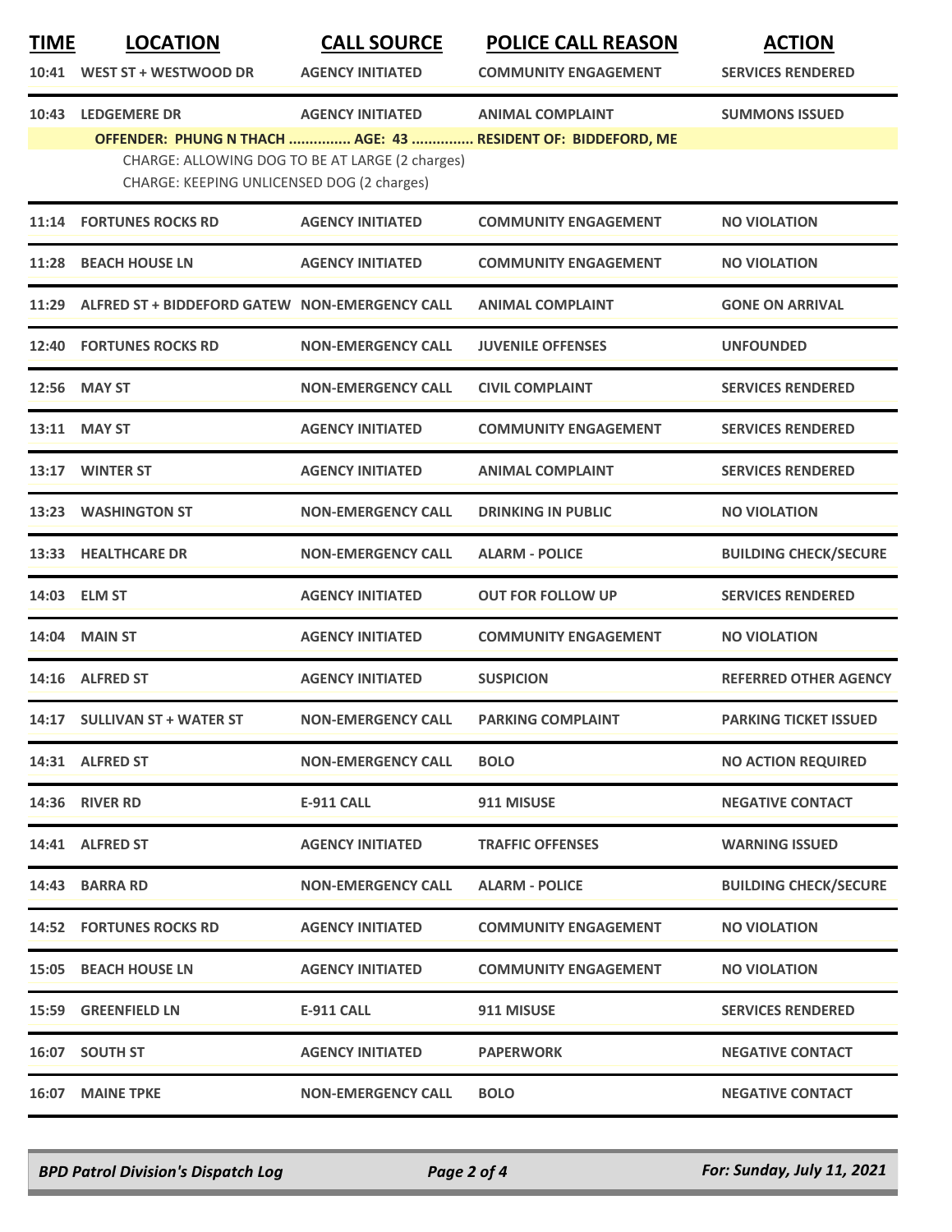| <b>TIME</b> | <b>LOCATION</b><br>16:17 ALFRED ST | <b>CALL SOURCE</b><br><b>NON-EMERGENCY CALL</b> | <b>POLICE CALL REASON</b><br><b>INFORMATION FROM PUBLIC</b> | <b>ACTION</b><br><b>SERVICES RENDERED</b> |
|-------------|------------------------------------|-------------------------------------------------|-------------------------------------------------------------|-------------------------------------------|
|             | 16:26 ALFRED ST                    | <b>AGENCY INITIATED</b>                         | <b>TRAFFIC OFFENSES</b>                                     | <b>WARNING ISSUED</b>                     |
| 16:45       | <b>SACO FALLS WAY</b>              | <b>WALK-IN AT STATION</b>                       | <b>ASSAULT</b>                                              | <b>NO ACTION REQUIRED</b>                 |
| 16:59       | <b>MAIN ST</b>                     | <b>AGENCY INITIATED</b>                         | <b>PAPERWORK</b>                                            | <b>PAPERWORK SERVED</b>                   |
|             | 17:14 MAIN ST                      | <b>AGENCY INITIATED</b>                         | <b>COMMUNITY ENGAGEMENT</b>                                 | <b>SERVICES RENDERED</b>                  |
|             | 17:18 ALFRED ST                    | <b>AGENCY INITIATED</b>                         | <b>OUT FOR FOLLOW UP</b>                                    | <b>SERVICES RENDERED</b>                  |
|             | 17:33 SULLIVAN ST + BACON ST       | <b>NON-EMERGENCY CALL</b>                       | <b>SUSPICION</b>                                            | <b>SERVICES RENDERED</b>                  |
|             | 17:43 ALFRED ST + ANDREWS RD       | <b>AGENCY INITIATED</b>                         | <b>TRAFFIC OFFENSES</b>                                     | <b>WARNING ISSUED</b>                     |
| 17:50       | <b>HAROLD AVE</b>                  | <b>NON-EMERGENCY CALL</b>                       | <b>OUT FOR FOLLOW UP</b>                                    | <b>SERVICES RENDERED</b>                  |
|             | 17:52 PLYMOUTH DR                  | <b>E-911 CALL</b>                               | <b>MENTAL ILLNESS CASES</b>                                 | <b>REPORT TAKEN</b>                       |
| 18:05       | <b>SHAWS HILL DR</b>               | <b>E-911 CALL</b>                               | 911 MISUSE                                                  | <b>SERVICES RENDERED</b>                  |
| 18:08       | <b>WASHINGTON ST</b>               | <b>RADIO</b>                                    | <b>PAPERWORK</b>                                            | <b>NEGATIVE CONTACT</b>                   |
| 18:40       | <b>ELM ST</b>                      | <b>RADIO</b>                                    | <b>PAPERWORK</b>                                            | <b>PAPERWORK SERVED</b>                   |
| 18:55       | <b>MAINE TPKE + ALFRED ST</b>      | <b>E-911 CALL</b>                               | <b>BOLO</b>                                                 | <b>VSAC ISSUED</b>                        |
| 19:17       | <b>SUMMER ST + ALFRED ST</b>       | <b>RADIO</b>                                    | <b>BAIL CHECK</b>                                           | <b>SERVICES RENDERED</b>                  |
|             | 19:26 ALFRED ST                    | <b>RADIO</b>                                    | <b>OUT FOR FOLLOW UP</b>                                    | <b>SERVICES RENDERED</b>                  |
|             | 19:37 FOGG AVE                     | <b>NON-EMERGENCY CALL</b>                       | <b>JUVENILE OFFENSES</b>                                    | <b>REPORT TAKEN</b>                       |
|             | 19:38 BOULDER WAY                  | <b>NON-EMERGENCY CALL</b>                       | <b>BOLO</b>                                                 | <b>NEGATIVE CONTACT</b>                   |
|             | 20:18 WASHINGTON ST                | <b>NON-EMERGENCY CALL</b>                       | <b>MENTAL ILLNESS CASES</b>                                 | <b>SERVICES RENDERED</b>                  |
|             | 20:43 ST MARYS ST + HAZEL ST       | <b>NON-EMERGENCY CALL</b>                       | <b>DISTURBANCE / NOISE</b>                                  | <b>UNFOUNDED</b>                          |
|             | 21:00 FOURTH ST                    | <b>E-911 CALL</b>                               | <b>DISTURBANCE / NOISE</b>                                  | <b>SERVICES RENDERED</b>                  |
|             | <b>21:03 MAIN ST</b>               | <b>NON-EMERGENCY CALL</b>                       | <b>DISTURBANCE / NOISE</b>                                  | <b>UNFOUNDED</b>                          |
|             | 21:18 ALFRED ST                    | <b>NON-EMERGENCY CALL</b>                       | <b>VIOL PROTECTION FROM HARASSM REPORT TAKEN</b>            |                                           |
|             | 21:19 FRANKLIN ST                  | <b>NON-EMERGENCY CALL</b>                       | <b>FIREWORKS COMPLAINT</b>                                  | <b>GONE ON ARRIVAL</b>                    |
|             | 21:30 SULLIVAN ST                  | <b>NON-EMERGENCY CALL</b>                       | <b>FIREWORKS COMPLAINT</b>                                  | <b>NEGATIVE CONTACT</b>                   |
|             | 21:38 SUMMER ST                    | <b>NON-EMERGENCY CALL</b>                       | VIOL PROTECTION FROM HARASSM NO VIOLATION                   |                                           |
|             |                                    |                                                 |                                                             |                                           |

*BPD Patrol Division's Dispatch Log Page 3 of 4 For: Sunday, July 11, 2021*